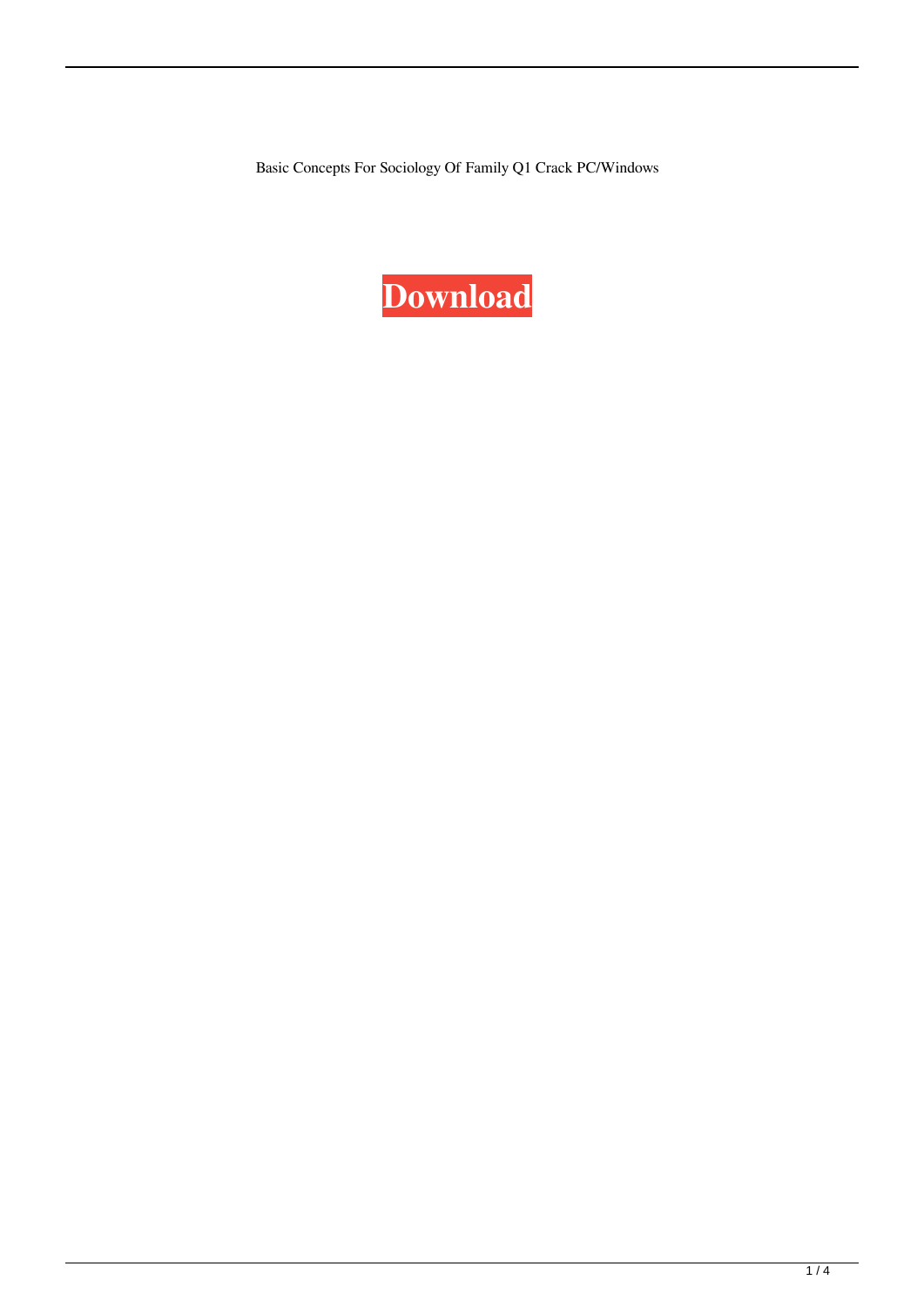#### **Basic Concepts For Sociology Of Family Q1 Crack+**

This quiz is about "Social Class" that is focused on family relations. The questions are divided into 10 parts. You can easily check your level of knowledge by clicking check button on the questions you have already answered or skipped. You can also set the difficulty level by choosing one of the 4 levels. Each time you can restart the quiz with the help of "Clear All Answers" button. After answering the quiz, the result will be shown, such as, "Good" or "Very Good" at the bottom right side of the screen. You can use the "Random Answer" button to answer the questions by giving random answer or giving the answer according to the level you have chosen. If you like this quiz, you can give us a "Like" or a "Repost" or a "Follow". These actions help us to share this quiz with our friends and followers, who are interested in Sociology of Family. Thank you for using this quiz! Instructions: When you start to play this quiz, you will see the screen below. Choose the level to choose the difficulty level and start to answer the questions. A solution will be provided to each question you have answered correctly. You can use the "Clear All Answers" button to clear your previous answers and restart the quiz with the help of the "Random Answer" button. You can view the result of the quiz at the bottom right side of the screen. Please click "Like", "Repost", or "Follow" to give a "Thank you" to all those who helped in developing this quiz. Please rate this quiz and let us know about your experience with this quiz by clicking "Help" button or emailing us at [email protected]. C++ Programming Instructions: When you start to play this quiz, you will see the screen below. Choose the level to choose the difficulty level and start to answer the questions. A solution will be provided to each question you have answered correctly. You can use the "Clear All Answers" button to clear your previous answers and restart the quiz with the help of the "Random Answer" button. You can view the result of the quiz at the bottom right side of the screen. Please click "Like", "Repost", or "Follow" to give a "Thank you" to all those who helped in developing this quiz. Please rate this quiz and let us know about your experience with this quiz by clicking "Help

#### **Basic Concepts For Sociology Of Family Q1 Product Key Full**

Questions and answers to the Q1 quiz. KEYMACRO Scoring system: Two points are given for each correct answer. You receive one point for every correct answer. System Requirements: 1.50 GHz processor or faster 2 GB RAM 2 GB of RAM or more 700 MB of disk space or more Internet connection Please contact us at gb-sociology@go2sociology.com for any issues. 3. Answers for Q1 and Discussion Answers 1.What is the classic definition of family in sociology? The family is a basic element of human social organization, including kin, community, and society. In sociology, the family is a principal social institution which is an affective group which is composed of individuals who are closely related to each other and who live together under the same roof. (Leonard, 2004) 2. What is the main purpose of family sociology? Family sociology is a scientific discipline that researches on the study of family, their development, structure, and social and cultural factors. Family sociology is a science that explores the structural aspects of the family in all of its complexity in a variety of cultures, social strata, national, and international contexts. Family sociology is a science that explores the aspects of family in a variety of cultures, social strata, national and international contexts. 3. In sociological terms, what does "cohesion" mean? The sociology of the family distinguishes between cohesion and conflict. Cohesion refers to the bond of family members and solidarity. Cohesion is a web of emotional and practical bonds among family members. Cooperation is the glue that binds the members of a family. 4.What is the most influential family model in sociology? There are many models of the family. The models of the family differ from one another in their viewpoint on the family. In sociology, there are different types of models of the family such as; cultural, contractual, economic, political, and so on. In sociology, there are different models of family. These models differ from each other in their viewpoint on the family. 5.What are the various types of families? According to Ogunbowale (2001), there are various types of families. These families are composed of parents and children. These families are composed of parents and children. 6.What is the most important distinction 77a5ca646e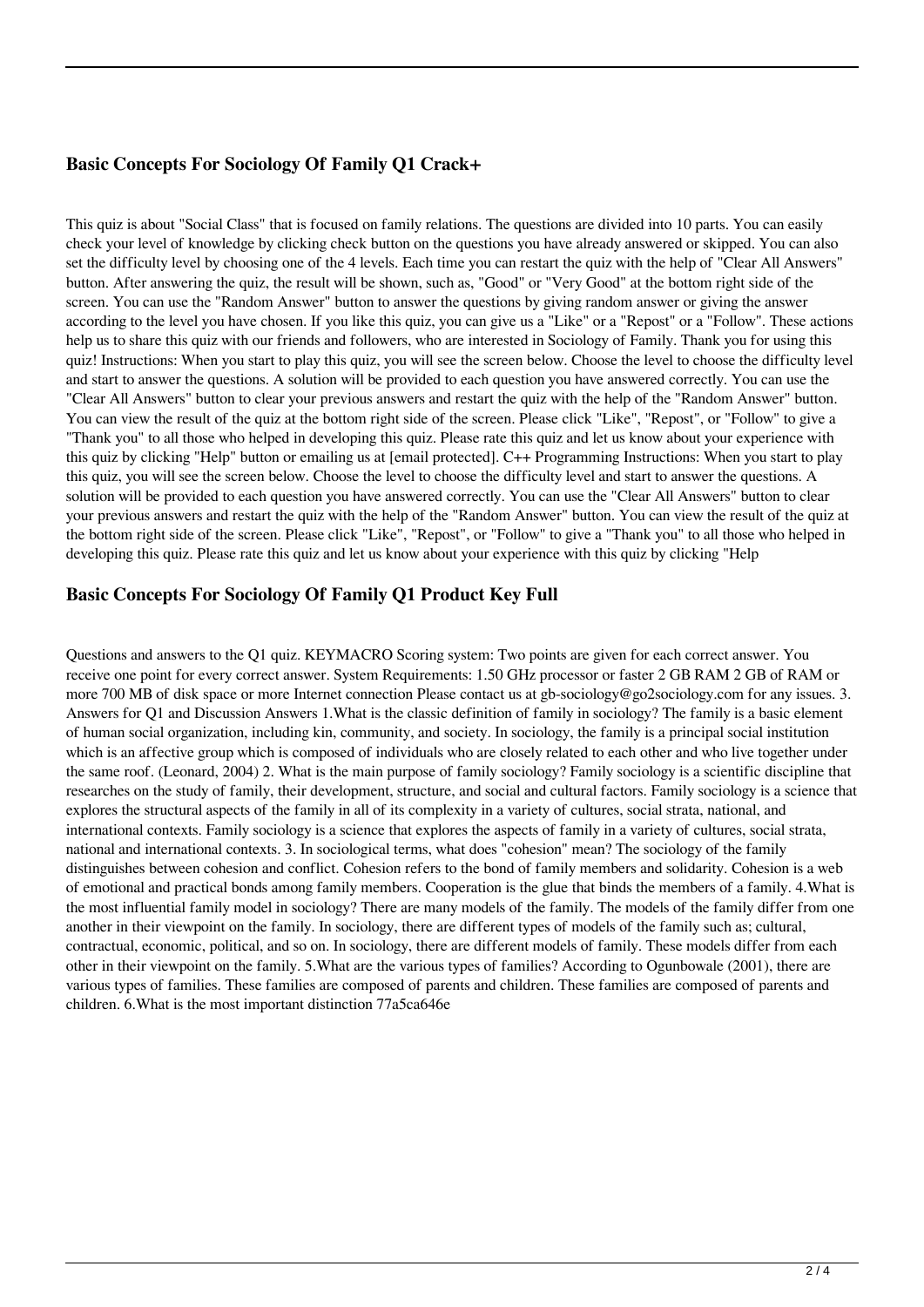## **Basic Concepts For Sociology Of Family Q1 [32|64bit]**

Installs in the game is a desktop application.The program manages the file of the inventory objects,used for storing details and history of gameplay objects of the game.The application works with the help of sound signal process. The game consists of two main parts:the client and the server.A player enters information about own inventory,likes or dislikes depending on the day of the week.The game informs you when your opinion falls in range of friends.You need to find a friend by using the web browser,so the page will appear. On the one hand,there is a button to create your own profile.On the other hand,you can use the name of the friend you found. And finally,your inventory is opened and you can start to purchase new items in the game. -Makes plans of each week-gives instructions-shows how to make inventory in the first slot of the game-shows how to make inventory in the second slot of the game-gives instructions on finding new friends Important note: the data is stored in the database,so please store them safely and without copying. \*\*\* Features \*\*\* \* Your inventory is open and you can buy new items in the game.\* New friend has a web browser, so the page will appear on which you can communicate with him. There are two types of menu.In the first type of menu,you can see your inventory.\* To create a new profile.\* To find new friends.\* To make inventory in the second slot.\* To purchase new items in the game. Important note: the data is stored in the database,so please store them safely and without copying. \*\*\* Features \*\*\*  $\overline{Y}$  Your inventory is open and you can buy new items in the game.\* New friend has a web browser, so the page will appear on which you can communicate with him. There are two types of menu.In the first type of menu,you can see your inventory.\* To create a new profile.\* To find new friends.\* To make inventory in the second slot.\* To purchase new items in the game. \*\*\* Features \*\*\* \* Your inventory is open and you can buy new items in the game.\* New friend has a web browser, so the page will appear on which you can communicate with him. There are two types of menu.In the first type of menu,you can see your inventory.\* To create a new profile.\* To find

## **What's New In?**

Society is a group of people who live together in the same area. This is a close relationship between people. They share a lot of their lives and interact with each other. Family is the group of relatives who live together in one area. Family is also a close relationship between people. They share a lot of their lives and interact with each other. Family sociological meaning: It is a family that brings up children. It is usually most natural and feels happy. It is a family who lives together with a child. Family is sometimes called a child's family. In a family, there are a father, a mother and children. It is a family that lives together with children. It is usually most natural and feels happy. A family is a group of people who live together in one place. They are usually relatives. The family is the group of people who raise a child. In general, people call the family in which they live, 'their' family. In this case, family is a group of people who live together in one place, or more precisely, to provide care and welfare. The family is a group of people who raise a child. In general, people call the family in which they live, 'their' family. In this case, family is a group of people who live together in one place, or more precisely, to provide care and welfare. The family is a group of people who live together in one place, or more precisely, to provide care and welfare. A family is the group of people who raise a child. In general, people call the family in which they live, 'their' family. In this case, family is a group of people who live together in one place, or more precisely, to provide care and welfare. Quiz about Sociology of Family Q2 Society is a group of people who live together in the same area. This is a close relationship between people. They share a lot of their lives and interact with each other. Family is the group of relatives who live together in one area. Family is also a close relationship between people. They share a lot of their lives and interact with each other. Family sociological meaning: It is a family that brings up children. It is usually most natural and feels happy. It is a family who lives together with a child. Family is sometimes called a child's family. In a family, there are a father, a mother and children. It is a family that lives together with children. It is usually most natural and feels happy. A family is a group of people who raise a child. In general, people call the family in which they live, 'their' family. In this case, family is a group of people who live together in one place, or more precisely, to provide care and welfare. The family is the group of people